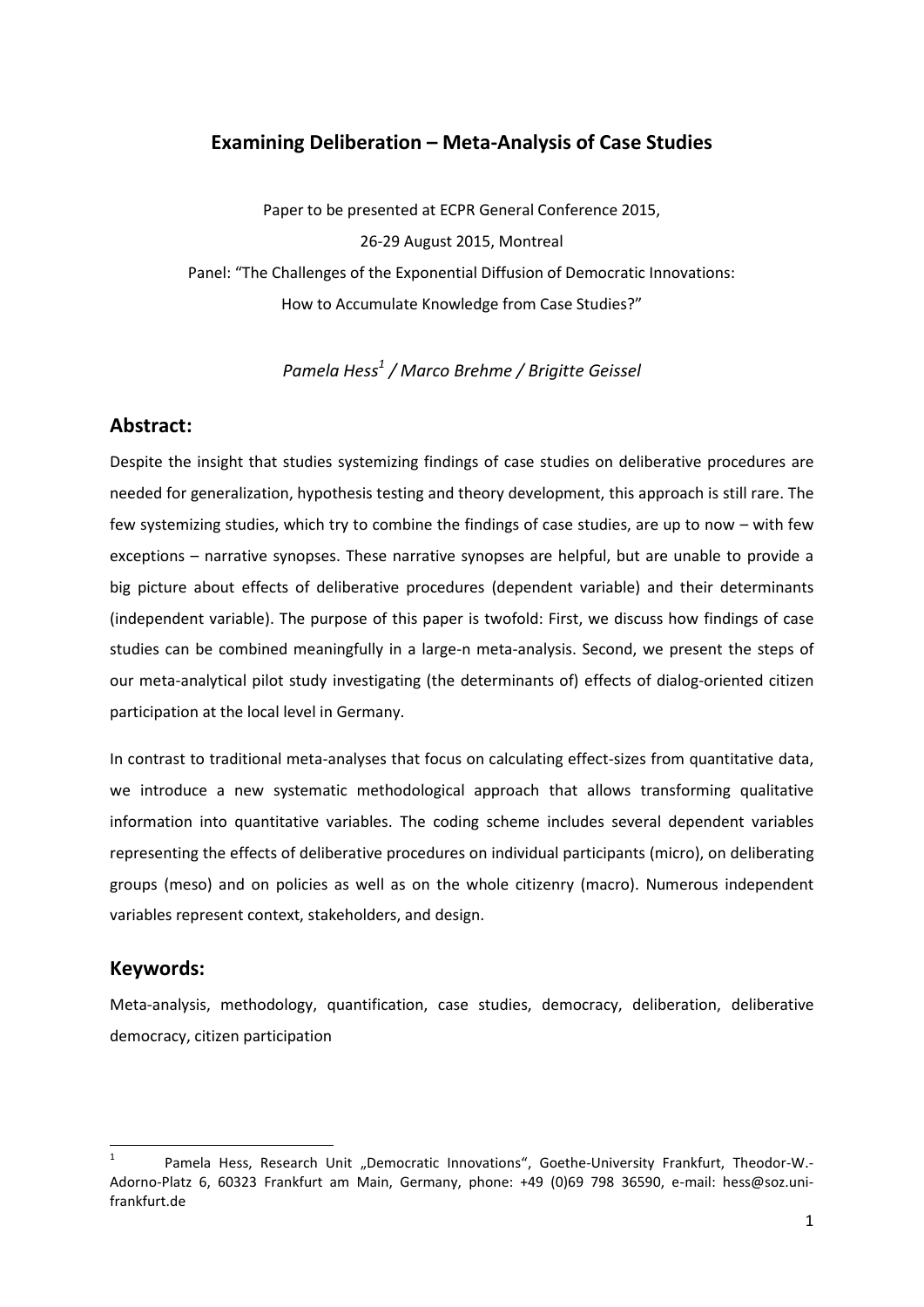#### **Introduction**

1

Deliberative – more precisely dialog-oriented<sup>2</sup> – participatory procedures are proliferating worldwide (e.g. participedia.net) and a variety of hopes are pinned on these procedures. They are for example expected to improve the knowledge of participants, enhance communication and lead to better policy making. Opponents, however, argue that dialogoriented procedures are at best meaningless and could even have detrimental effects, because mainly well-off social strata participate and will push through their interests. Recent studies, yet, have shown that this polarizing debate is misleading. It is no longer the question whether deliberative procedures do "work or not work" and whether they have "good or bad" effects. We can observe a variety of different procedures producing a variety of different effects. Accordingly recent scholars pointed out the necessity to examine specifically, which procedures have which effects in which context and which determinants are decisive (e.g. Geissel 2009a: 65f; Thompson 2008; Mutz 2008).

In spite of this insight, the case study approach still prevails in research on dialog-oriented procedures taking place in the 'real world of politics'.<sup>3</sup> With few exceptions (see below) scholars examine one or a small number of cases. Although this research was necessary to structure the new research field, we are now entering a new scholarly phase. Systemizing research is needed, which allows for generalization, hypothesis testing and theory development.<sup>4</sup> The few systemizing studies, which try to combine the findings of case studies, are up to now mainly narrative synopses (e.g. Goodin/Dryzek 2006; Delli Carpini et al. 2004). These narrative synopses are helpful, but are unable to provide a big picture about actual effects of deliberative procedures and, even more important, do not provide information about decisive factors leading to these effects.

This paper introduces a new methodological approach, i.e. a statistical meta-analysis of case study findings. The purpose of this meta-analytical approach is to accumulate "the

We use the term "deliberation" or "deliberative procedure" only in the context of theoretical debate. When referring to 'really existing' procedures we apply the term "dialog-oriented" procedure (see for this debate e.g. Talpin 2013).

<sup>3</sup> Experimental studies on deliberative procedures apply per se more systematic approaches, in which groups get different treatments (e.g. Baechtiger 2005; Grönlund et al. 2010). This experimental research is important and goes beyond case studies but since these experiments have by definition no effects on policymaking, only effects on individual participants and developments within the deliberating group can be studied.

<sup>4</sup> Three strategies to aggregate research findings are possible: 1) large-n-case-studies, 2) case studies using a standardised, commonly accepted analytical scheme or 3) meta-analyses of case studies (Newig et al. 2013, 4). Whereas the first strategy requires abundant financial resources, the second option needs an analytical framework accepted by and referred to the entire relevant research community. Both options are currently less likely feasible.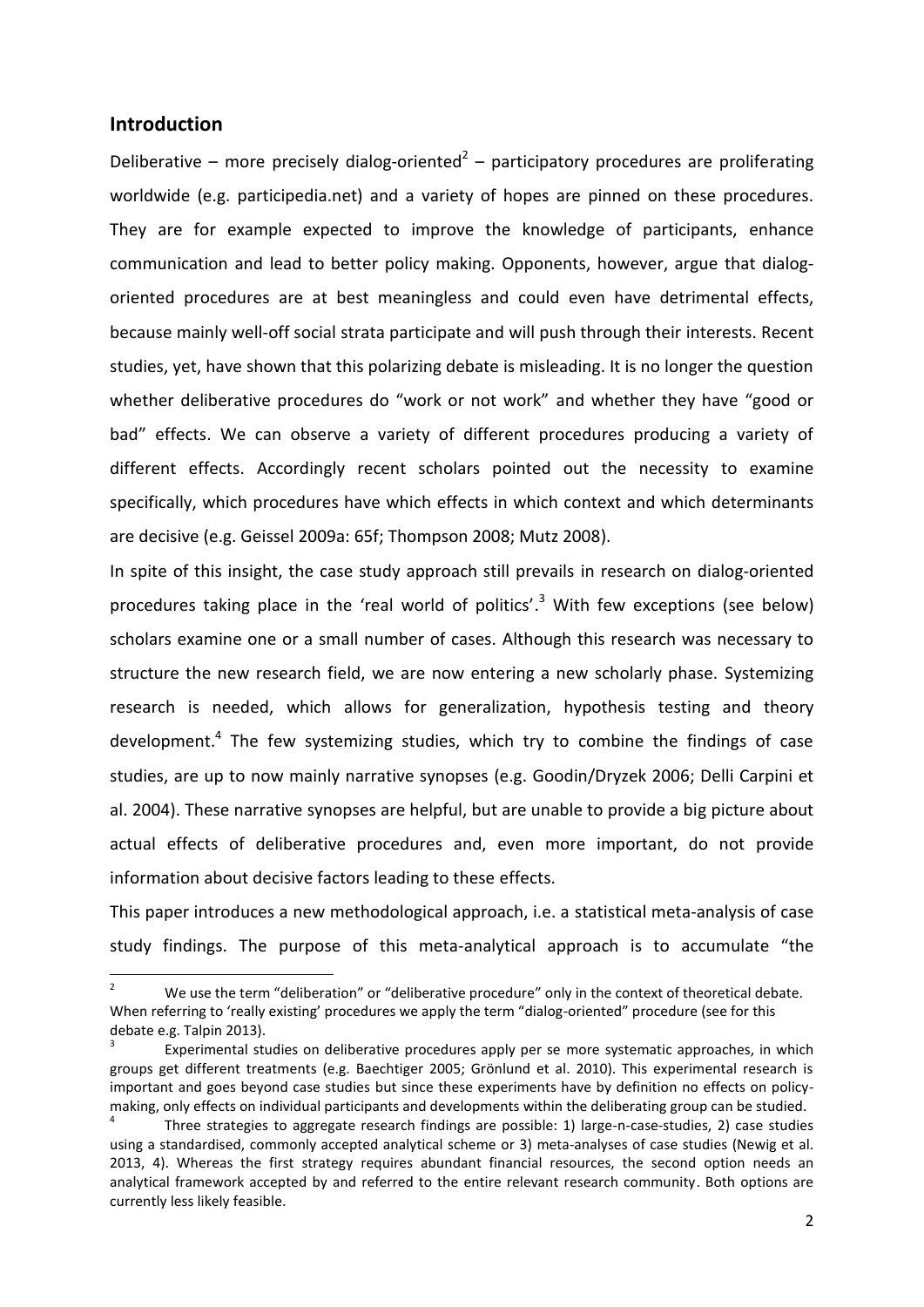intellectual gold of case study research" (Jensen/Rodgers 2001). We assume that knowledge contained in case studies can be aggregated, but we are aware of a multitude of challenges accompanied by this approach. The question we want to answer in this paper is whether and how a meta-analysis can accumulate findings of case studies on deliberative procedures. In other words we will examine whether a statistical meta-analysis is able to provide a comprehensive picture about effects of dialog-oriented procedures and their determinants. The paper explains how a statistical meta-analysis of case studies works, describes a pilot study trying out this new method and discusses challenges. We refer to a meta-analytical pilot study currently performed at Goethe University Frankfurt, Research Unit 'Democratic Innovations' and funded by the German Research Foundation, DFG. The pilot study examines the effects of deliberative procedures in Germany – namely Participatory Budgeting<sup>5</sup> and Local Agenda 21<sup>6</sup>.

Accumulating the intellectual gold of case studies is a pressing demand not only for academia but also for the world of real politics. From an academic point of view, it is necessary to ground arguments of theories on deliberative democracy empirically. Based on empirical knowledge, these theories can make progress. For 'real politics' it is necessary to systematically evaluate the merits, risks and determinants of participatory dialog-oriented procedures. Accumulated, generalizable findings can be translated into guidance for political authorities considering the implementation of dialog-oriented procedures.

In the next chapter, we describe the need for case study aggregation and the expected benefit of a meta-analytical approach. Then we give a short overview on the state of the art of how to analyse case study findings on deliberative procedures systematically. Finally, we describe the pilot study, its research question and hypotheses as well as the steps of research including challenges and solutions (selection of studies, data coding, methods of

<sup>-&</sup>lt;br>5 Participatory budgeting procedures in Germany allow citizens to take part in the debate about how to allocate parts of the municipal budget, i.e. citizens' advice-giving to the decision-making bodies. A variety of participatory formats can be applied, for instance online moderated discussions, district meetings and workshops. A typical participatory budgeting procedure is characterized by three steps: information (1), consultation (2) and accountability (3). Firstly, information on local budgeting is provided; secondly, citizens are invited to make and discuss proposals for budget planning and finally, decision-making authorities justify their decisions on local budget with regard to citizens' proposals and discussions.

<sup>6</sup> At the Rio Earth Summit in 1992, Agenda 21 was promoted as the global action program for sustainable development. The purpose of Local Agenda 21 (LA 21) procedures is to encourage local authorities promoting more environmentally, socially and economically sustainable communities. As participatory budgeting, a variety of formats can be applied, e.g. agenda forum, agenda groups, agenda projects, district meetings, round tables, consensus conferences and future conferences. Local Agenda 21 procedures – similar to participatory budgeting – have no decision-making authority, but can offer advice to representative bodies which have the final say.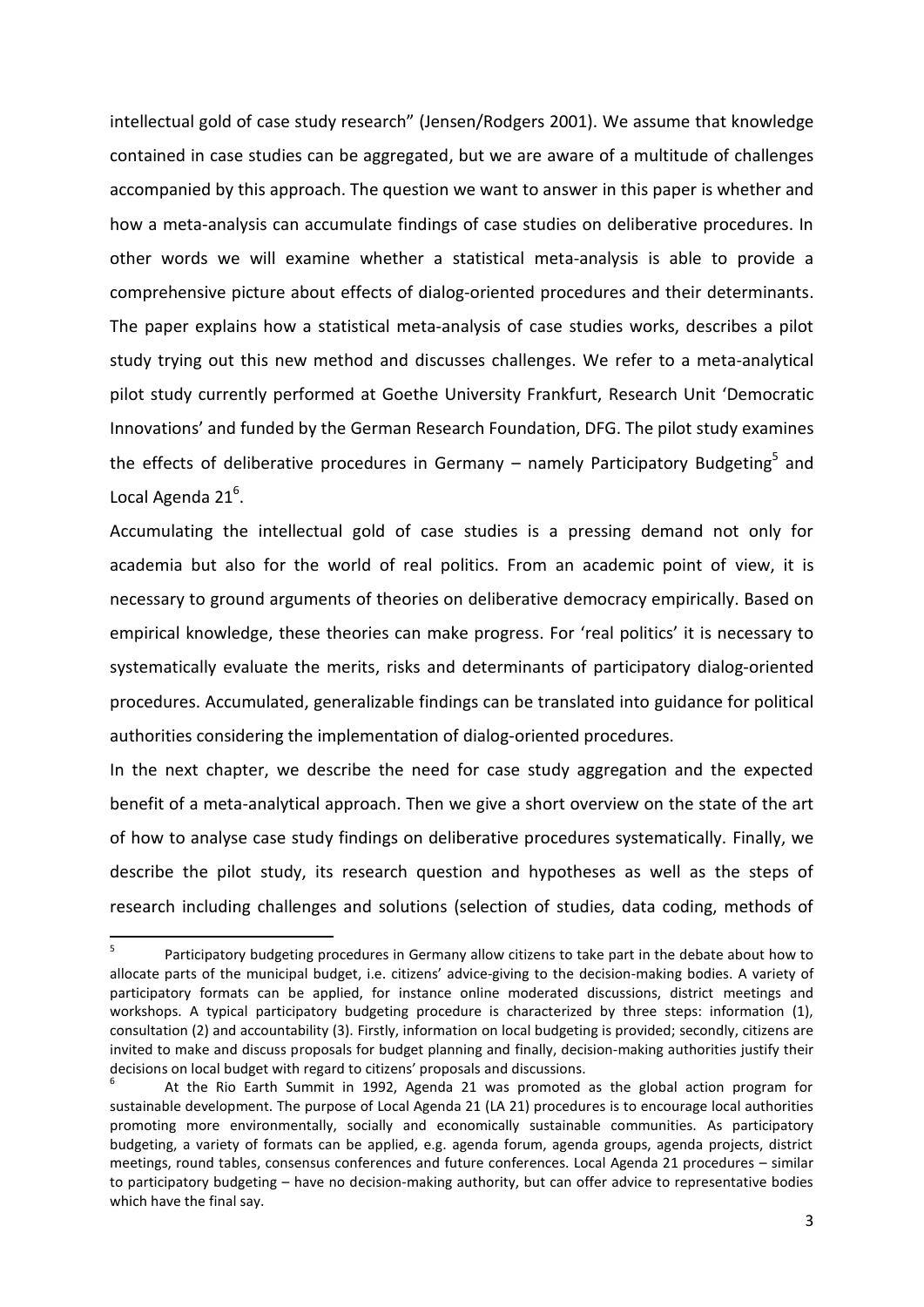analysis, challenge of missing data). In the conclusion, we summarize our methodological findings.

#### **Case studies and the need for aggregation: A meta-analytical approach**

Case study research is generally conducted on new phenomena when limited information is available and it focuses on generating hypotheses (Gerring 2007; Peters 1998). Until recently, this approach has made sense in the field of dialog-oriented procedures, because these procedures were relatively new phenomena and it was still necessary to generate new hypotheses.<sup>7</sup>

However, research on dialog-oriented procedures has now reached a phase, in which priorities should shift from generating hypotheses to testing the abundance of existing hypotheses. In this phase we aim at reaching generalizable results about effects and determinants. Since "success or failure of deliberation depends so much on context" (Thompson 2008, 499) it is now widely acknowledged that "the most promising approach … would …be …to discover the conditions in which deliberative democracy does and does not work well" (ibid. 500). In other words: The current task of research is to identify the "requirements" which lead to effects of deliberative procedures (Mutz 2008, 531; Geissel 2009a). A main disadvantage of the case study method is the lack of generalisability and the blindness for context dependence, i.e. the lack of information about independent variables and requirements influencing the effects of deliberative procedures (Newig/Fritsch 2009c). Both characteristics – generalisability and knowledge about determinants, i.e. context dependence and requirements – are necessary to test hypotheses and to advance existing theories. Thus, the question is no longer, whether deliberative participatory procedures "work", but to examine thoroughly and systematically which kind of participatory deliberative procedure has which effects in which context influenced by which determinants. But how can the up to now scattered findings are accumulated? In this paper we suggest a methodological approach novel in this field, namely a statistical meta-analysis. Defined as a research design that combines data from a set of primary studies mathematically, metaanalysis seems appropriate also for combining findings of a large amount of case studies (so called large-n). To combine these findings scholars have to transform case studies' findings

**.** 

Within deliberative theory an intensive discussion has started about the question whether it is really possible to develop hypotheses out of deliberation theories and to test them empirically (Rosenberg 2007). Mutz (2008) asked for example, whether deliberation theories are "falsifiable theories" at all, because they are too vague and too unspecific to broken them down into hypotheses.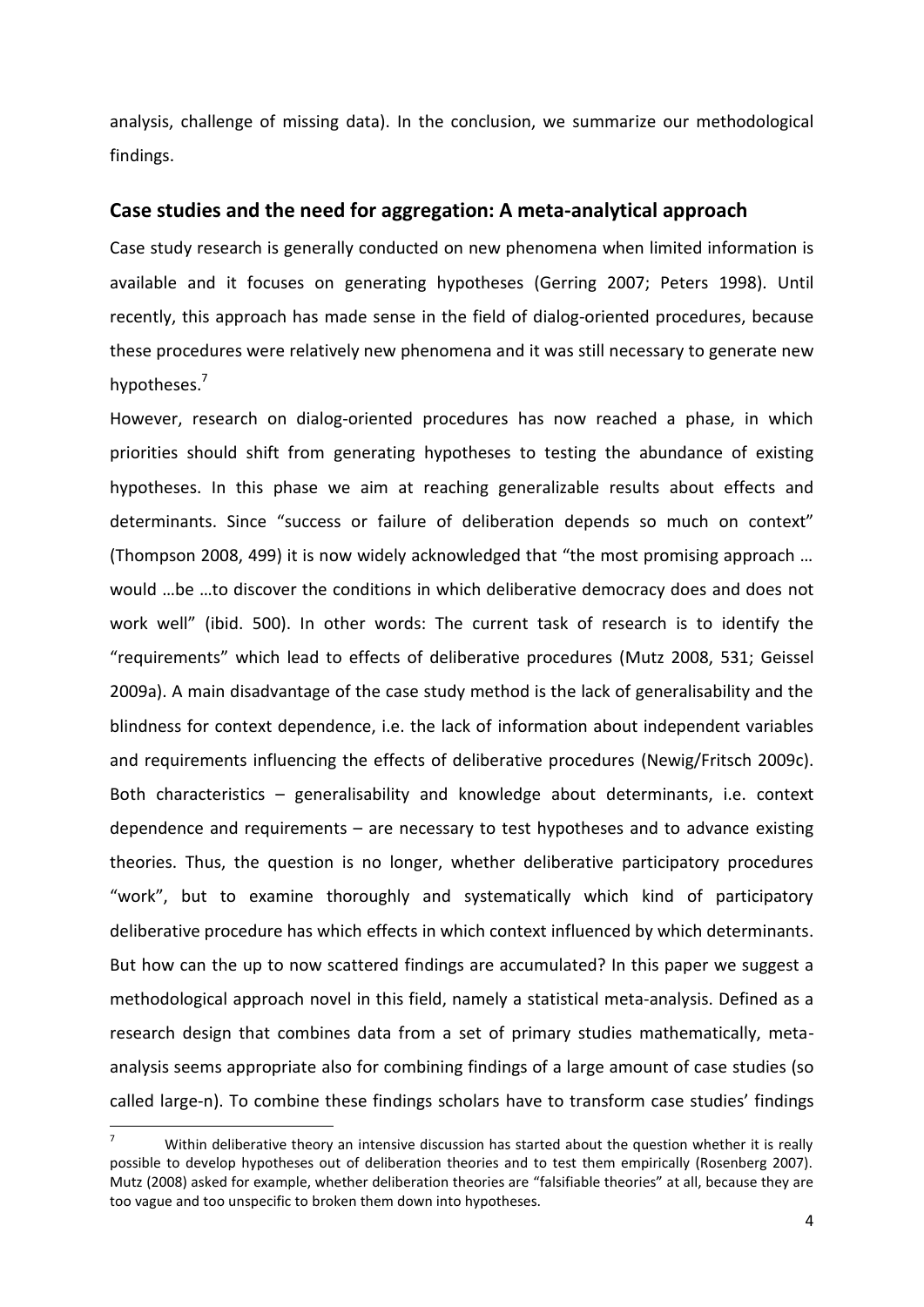into 'numbers', i.e. data that are statistically analyzable. By aggregating and analyzing a huge amount of case studies a meta-analysis will identify general or frequently returning results, detect patterns and recurring correlations as well as contrast inconsistent findings.<sup>8</sup> Based on a meta-analysis wide-ranging generalizations are possible – conclusions that would not be possible by single case-studies or by narrative synopses.

However, meta-analysis<sup>9</sup> of case studies is not an easy task. Findings of mostly qualitative studies cannot be transformed into a meta-analytical data set that easy – they need special 'transformation' and 'handling', which will be discussed below.

## **Systematic analysis of case study findings on deliberative procedures**

In recent years a few attempts have been made to systematize and analyze case studies on dialog-oriented procedures. Most of these studies are available as narrative synopses<sup>10</sup>, presented as text (e.g. Dietz/Stern 2008; Delli Carpini et al. 2004; Chess/Purchell 1999; Coglianese 1997) and/or they are limited to specific aspects. A few systematized studies focus on effects on the individual participant (micro-level), mainly on micro-sociological and psychological aspects such as change of participants' preferences or gain of knowledge (e.g. Rosenberg 2005; Delli Carpini et al. 2004<sup>11</sup>; Fishkin 1999). Mostly experimental research has been conducted on interactions and developments within deliberative groups (meso-level).<sup>12</sup>

1

Meta-analysis became famous during the 1980 and has been applied exponentially  $-$  but only in medical science and natural sciences (Lyons 2003). These scientific disciplines have recognized that the explosion of scientific research goes hand in hand with a lack of overview, often leading to wrong, inefficient decisions (Wagner/Weiß 2006: 480). However, the explosion of knowledge is by far not limited to medicine and natural sciences. Also social sciences are facing the same problem (e.g. Wagner/Weiß 2006; Larsson 1993).

<sup>9</sup> To assess the quality of a systematic review of data, Garg/Hackam/Tonelli (2008, 255f) developed a set of questions to be answered, for instance "Was the method of identifying all relevant information comprehensive?", "Was the data abstraction from each study appropriate?" and "Was the information synthesized and summarized appropriately?". Russo (2007, 638) established a whole checklist for reviewing meta-analyses including "the development of the study question; methods of literature search; data abstraction; proper use of statistical methods; evaluation of results; evaluation for publication bias; sensitivity analysis; and applicability of results".

Another term for narrative reviewing of case study data is meta-synthesis. Meta-synthesis "is defined as an exploratory, inductive research design to synthesize primary qualitative case studies for the purpose of making contributions beyond those achieved in the original studies" (Hoon 2013, 2).

Delli Carpini et al. (2004) summarized a large number of these micro-level studies and gave a comprehensive narrative synopsis. They concluded that deliberation in participatory procedures often has positive effects on the participants; participants develop for example more tolerance or more trust in democratic processes (ibid: 320). However, the effects depend heavily on the design of the procedure and on the context (ibid: 336).

These studies found out, for example, that binding social capital was often built within the groups. However, also the development of social capital depends heavily on the context and the design of the procedure (Holtkamp et al. 2006: 177 ff.; for case studies on the issue: Saturra 2005: 109; Wolf 2005: 206; Gehrlein 2004: 70; Pamme 2004: 185; Drewes 2003; Raymond 2002; Gansen et al. 2001; Feindt et al. 2000: 218, 237; Teubner 2000: 48).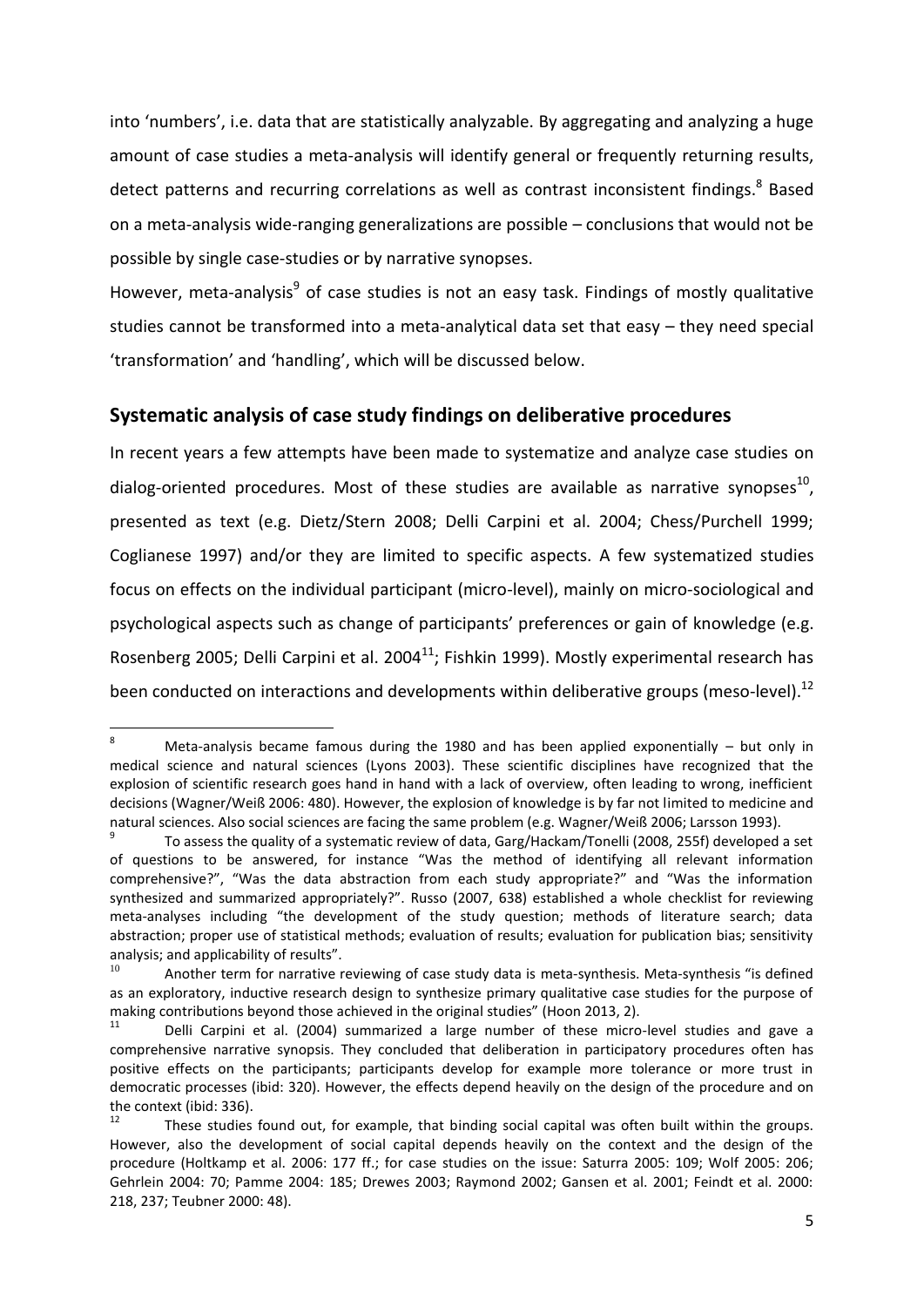Research about effects on the macro-level is rare. There are few case studies and even less research was done comparing these case studies (e.g. Geissel 2009a, Geißel 2008; Newig/Fritsch 2009a/b; Goodin/Dryzek 2006).<sup>13</sup>

Systematic meta-analyses allowing for statistical analysis are just starting: Renn, for example, investigated attitudes regarding genetic engineering (METAGENA); Newig examined deliberative procedures in the context of environmental politics (ECOPAG, Newig/Fritsch 2009a, Newig et al. 2013); Ryan and Smith systematized participatory budgeting procedures using the method fs-QCA (Ryan/Smith 2011, Ryan 2014). However, these few systematic analyses are limited to certain topics. What is missing up to date is a systematic meta-analysis of a variety of dialog-oriented, participatory procedures. The pilot project aims at bridging this gap in research.

## **Pilot project: Research questions and hypotheses**

In the pilot project we use an explanatory approach<sup>14</sup> by formulating the following main research question: Which dialog-oriented procedure had which effects in which context, constellation of actors and case design?

Elaboration and operationalization of this research question are based on participatory and deliberative democratic theory as well as on available empirical case studies. To measure the effects of dialog-oriented procedures (our dependent variable/s), we distinguish between three levels of analysis: effects on the participating individual (micro), on the deliberating group (meso) and on policies as well as on the whole citizenry (macro).

Micro-level effects cover changes in participants' political skills, attitudes, and behavior. The aim is to measure for example a change in participants' political and issue knowledge, acceptance of political institutions and perceived political legitimacy, external and internal efficacy (Vetter 1997, Grönlund et al. 2010), or tolerance. To show an example for operationalization: improvement of perceived political legitimacy is quantified by an increase or decrease in participants' acceptance of local political decisions, of institutions of

 $13$ They show that participatory procedures hardly ever influence policies directly and do in few cases influence public debates.

In contrast to exploratory studies which answer questions of what, where, when, who and how, an explanatory study focusses on questions of why. Thus, explanatory studies aim at explaining things and/or relations of things. In general, these studies test hypotheses, try to verify or falsify insights and are interested in generalizations and making general statements.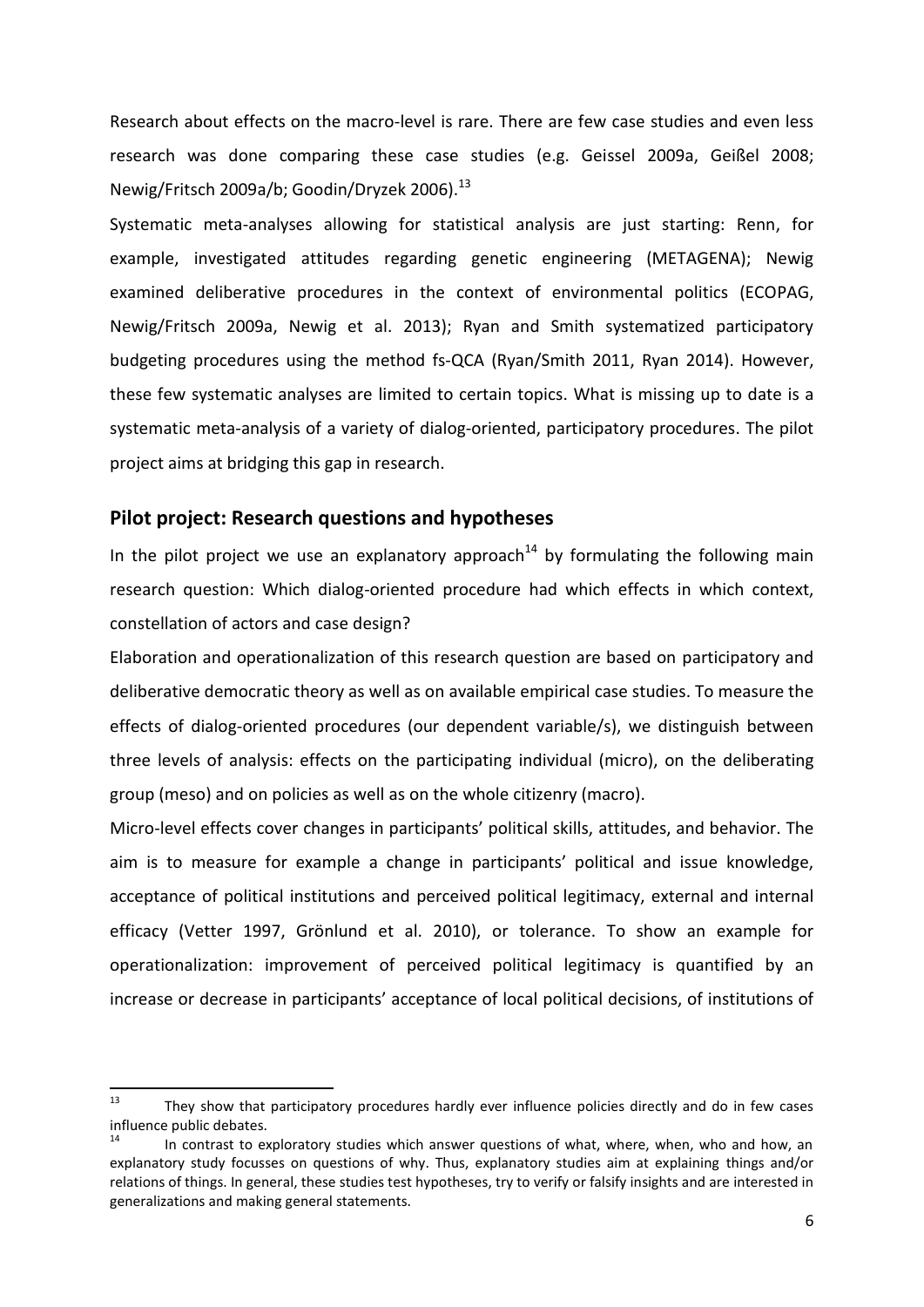representative democracy (such as mayor and city council) and of politicians (such as mayor in person and city council members).

Effects at meso-level cover group-related effects, i.e. effects on the deliberating group. We emphasize like most studies in this field on 'quality of deliberation', 'social capital among participants' as well as 'inclusiveness'. The variable 'quality of deliberation' measures whether interactions in dialog-oriented procedures change towards more respectful interactions with equal voice<sup>15</sup> (see Bächtiger, Wyss 2013), more argumentative rather than rhetoric interactions, more objective information (factual) rather than subjective information (opinion, judgment, belief) (see Kolleck 2015), a more "public-spirited view" (Mutz 2008, 530), and whether participants' interactions change from monologue towards discussion (see Klinger 2014, 68). To measure how well dialog-oriented procedures contribute to bridging or bonding social capital, we ask how trust and network was built up within the group.

The criterion 'inclusiveness' is a tricky one. On the one hand, it refers to the descriptive representativeness of the group, i.e. fair distribution of gender, age, education, income and so on. Descriptive representativeness depends mainly on the selection mechanism of participants. Self-selection mostly leads to severely biased participation; random selection or targeted recruitment enhances the chance of descriptive representation. On the other hand, 'inclusiveness' is in some publications not limited to group composition, but considered as a 'macro-level effect'. From this perspective 'inclusiveness' of the dialog-oriented procedure implies improved political inclusiveness at the macro-level and entire citizenry (integrative function, e.g. Michels 2011, 278).

Effects at macro-level cover the influence on political decision-making (output)<sup>16</sup> and on outcome (e.g. sustainable development) as well as effects on the entire citizenry (not just on participants of the procedure) (Rowe et al 2004; Geissel 2009b, 404; Abelson/Gauvin 2006, 22). The influence of dialog-oriented procedures is measured by the influence of the suggestions of the deliberating group on will formation and decision-making in representative bodies. We also scrutinize whether dialog-oriented procedures reach their

<sup>15</sup> This refers to the equal opportunity of participants to express their views and to be heard (e.g. Smith 2009, 20f.).

<sup>16</sup> Whereas direct democracy and co-governance procedures mostly affect the decision-making bodies directly, dialog-oriented procedures are only consultative and offer advice to representative bodies which have the final say.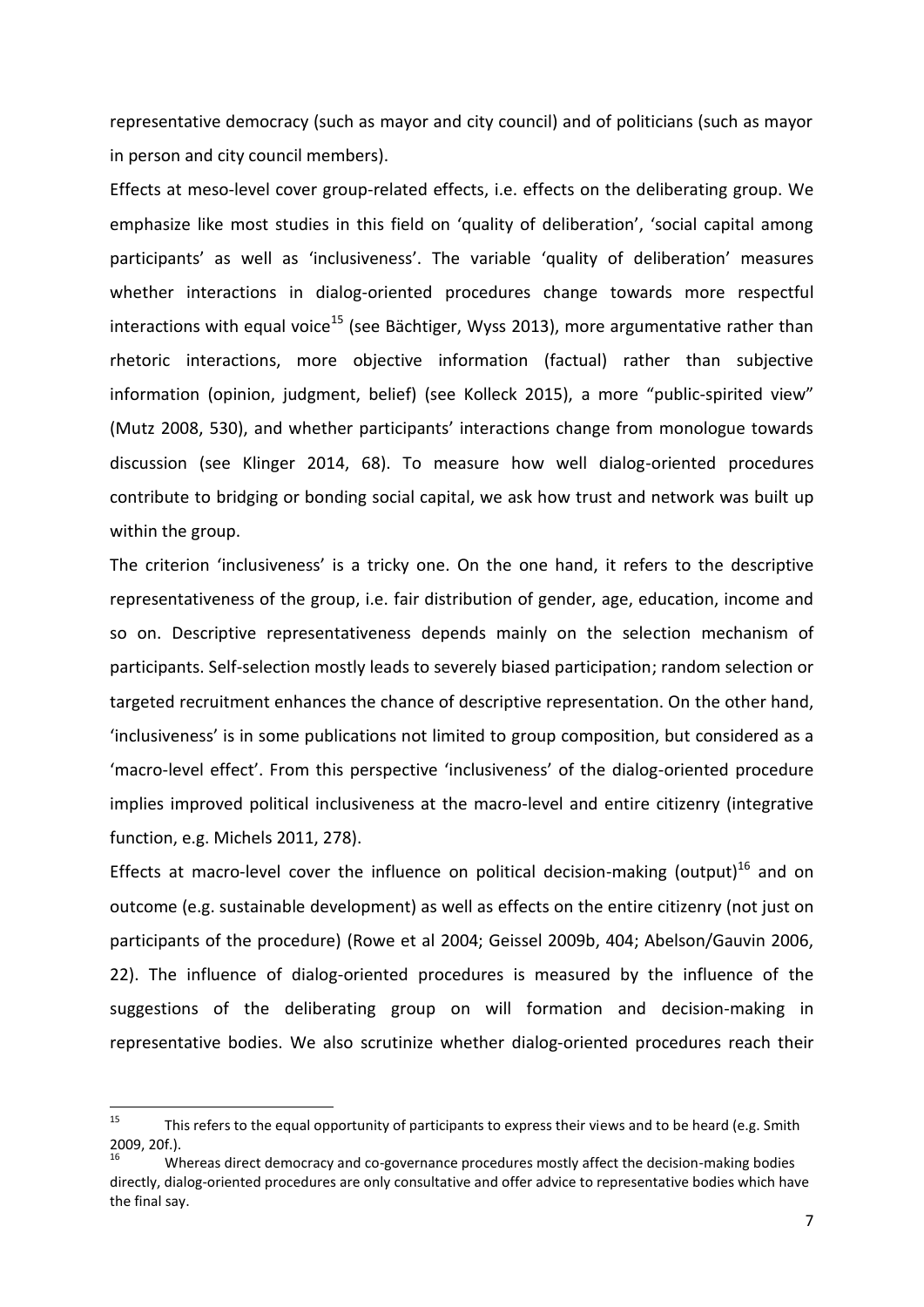goals considering the outcome, e.g. in the case of Local Agenda 21 a sustainable development.

The effects of dialog-oriented procedures on the entire citizenry beyond participating citizens are quantified by examining the 'change of citizenry's democratic skills' and the 'change in citizenry's political attitudes'. We measure for example, whether citizens' identification with municipality, citizens' perception of transparency, citizens' interest in local politics, and citizens' civic engagement improved or declined. Table 1 gives an overview concerning the operationalization of our dependent variables.

Table 1: Dependent variables: Conceptualization and examples for operationalization of effects of dialog-oriented procedures at micro-, meso- and macro-level,

| <b>Operationalization of dependent variables</b>                                                                                                                                                                                               |
|------------------------------------------------------------------------------------------------------------------------------------------------------------------------------------------------------------------------------------------------|
| Effects of dialog-oriented procedures regarding individual participants (micro-level)<br>Change of participants' skills<br>$\bullet$<br>Change of participants' political attitudes<br>Change of participants' political behavior<br>$\bullet$ |
| Effects of dialog-oriented procedures regarding deliberating groups (meso-level)<br>Quality of deliberation among participants<br>$\bullet$                                                                                                    |

- Social capital among participants
- Political Inclusiveness: 'Equal participation'/Descriptive representation within dialogoriented procedure

Effects of dialog-oriented procedures regarding policies and citizenry **(macro-level)**

- Effect on policy (output)
- **Effect on outcome (e.g. sustainable development)**
- Change within entire citizenry
- Political Inclusiveness: 'Equal participation' within entire citizenry

Source: Provided by the authors

A huge amount of hypotheses can be found in deliberative theory and in empirical research with respect to factors influencing the effects of dialog-oriented procedures, partly vague and partly precise. In the pilot project we chose those hypotheses which can be actually tested by using available case study data. We structured the variety of allegedly decisive factors along three dimensions: context (socio-economic context of the community), stakeholder (actors involved) and design of dialog-oriented procedures (planned recruitment of participants, planned facilitation within the procedure, plans considering transparency as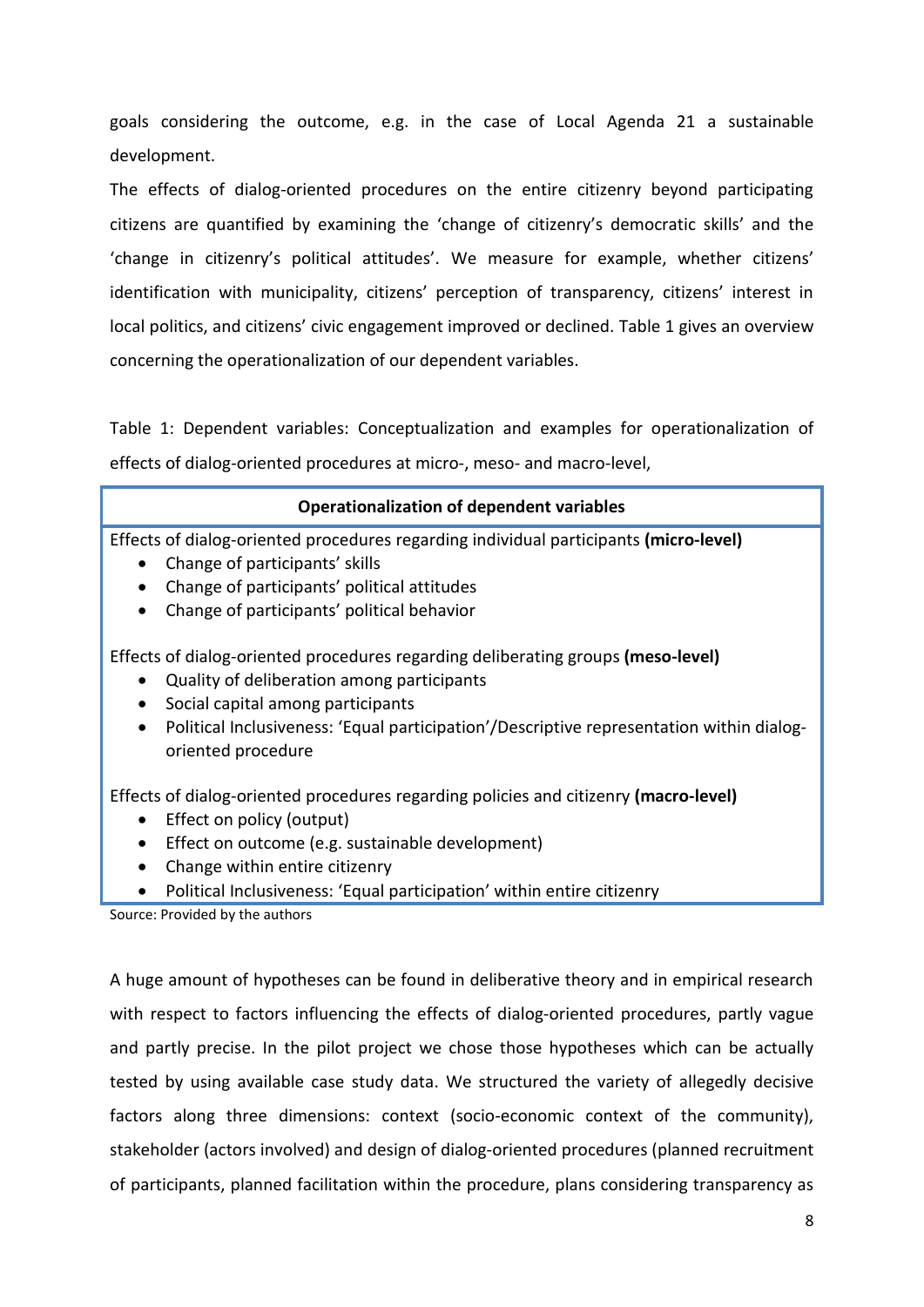well as accountability actions of policy makers). These are some examples of selected hypotheses: if a professional moderator is provided in the dialog-oriented procedure, quality of deliberation will be better; if participant recruitment addresses politically less active groups, bridging social capital among participants will improve; if the communication style between politicians, administration and citizenry is cooperative within a community, the dialog-oriented procedure will have more influence on policy. Table 2 gives an exemplary overview on the hypotheses regarding decisive factors (context, stakeholders, design of procedure).

| Independent variables $\rightarrow$                                                                                         | context                                                                          | stakeholders                                                                                                   | design                                                                                     |  |
|-----------------------------------------------------------------------------------------------------------------------------|----------------------------------------------------------------------------------|----------------------------------------------------------------------------------------------------------------|--------------------------------------------------------------------------------------------|--|
| Dependent variables $\downarrow$                                                                                            |                                                                                  |                                                                                                                |                                                                                            |  |
| <b>INDIVIDUAL PARTICIPANTS</b><br>(micro-level)<br>Participants' acceptance of<br>local political decisions will<br>improve | if community is<br>not polarized and<br>fragmented.                              | if local<br>politicians<br>participated in the<br>procedure.                                                   | if tools to<br>guarantee<br>transparency (e.g.<br>planned<br>publication) are<br>provided. |  |
| <b>DELIBERATING GROUP</b><br>(meso-level)<br>Quality of deliberation<br>among participants will be<br>better                | if community<br>has experience<br>with dialogue-<br>oriented<br>procedures.      | if policy makers<br>are interested in<br>dialogue-oriented,<br>participatory<br>procedures.                    | if a professional<br>moderator is<br>provided.                                             |  |
| POLICIES AND CITIZENRY<br>(macro-level)<br>The dialog-oriented<br>procedure will have more<br>influence on policy           | if procedure is<br>supported<br>(financial,<br>infrastructural) by<br>the state. | if the<br>communication<br>style between<br>politicians,<br>administration and<br>citizenry is<br>cooperative. | if the<br>participatory<br>procedure is<br>institutionalized.                              |  |

Table 2: Examples of hypotheses at micro-, meso- and macro-level

Source: Provided by the authors

# **Pilot project: Selection of studies and data coding**

The larger the sample of cases and (scientifically reliable) case studies, the higher is the validity and reliability of the findings of a meta-analysis. In our pilot project we try to analyze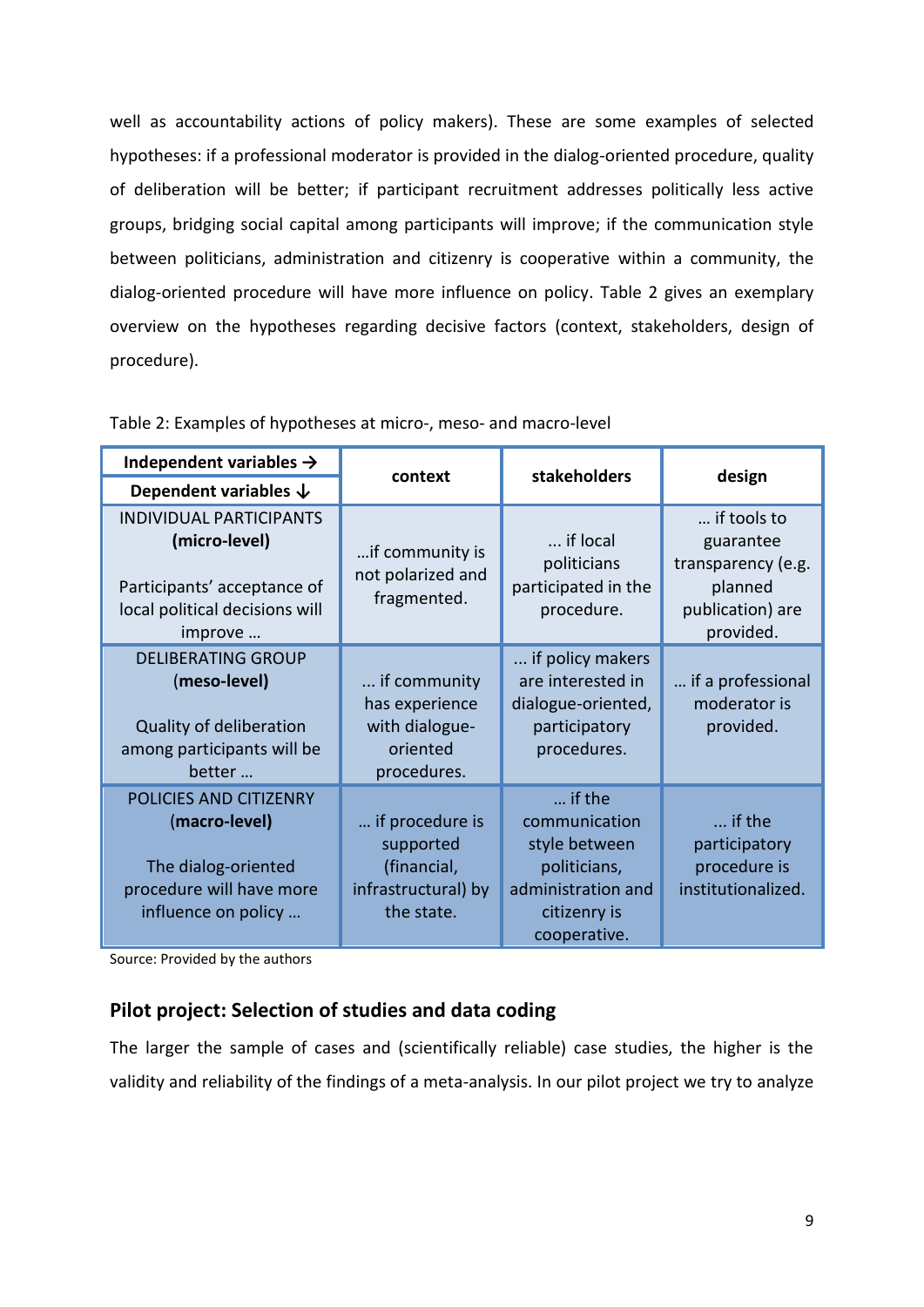the entire universe of case studies on dialog-oriented procedures with reference to Participatory Budgeting and Local Agenda 21 in Germany.<sup>17</sup>

Generally a meta-analysis tries to solve the problem of how to accumulate outcomes of case studies within different approaches effectively by "converting case study outcomes to a common metric through standardization" (Jensen/Rodgers 2001, 241). Thus, we developed a comprehensive codebook with an operationalization based on participatory and deliberative democratic theory as well as on available empirical studies. The codebook structure reflects our research question and hypotheses and is therefore divided in the following manner:

- independent variables: context, actors, design
- dependent variables: effects at individual participant (micro), deliberating group (meso), policies and the whole citizenry (macro).

Within our coding scheme we use three approaches for converting case study findings into a common metric: breaking down case study data into discrete phenomena (1), using author's impressions (2), and using coder's impressions (3). The first approach means to transform information into concrete, explicit indicators, for example the number of procedures' participants or the number of proposals implemented by policy makers (see table 3 for more examples). If a case study does not provide sufficient information that allow a breaking down into discrete phenomena, coders are asked to use author's impressions: For example, if data on the quality of deliberation is not available in a case study, we code the author´s evaluation of group interactions resulting (see table 3 for more examples). Within the third approach, coders' assessments are coded. Coders are asked to evaluate case study information by their own impressions, if due to missing information the first and the second approach are not applicable.

Within the code book, we predominantly apply five-point rating scales. This scaling allows to gain more accurate results than four-point (lacking a middle position) or three-point (lacking sufficient differentiation) rating scales. Five-point rating scales also permit the application of more complex statistical tools<sup>18</sup> than scales with fewer values. Two-point rating scales are used to indicate the presence or absence of a certain characteristic, e.g. the existence of an

 $17$ We developed a searching strategy consisting of different keywords such as for example 'Participatory Budgeting + Germany' and 'Local Agenda 21 + Germany' and using different sources such as for instance Jstor, Social Science Citation Index, specific websites and appropriate publishing houses to gather every study on dialog-oriented procedures at the German local level that is published.

Five-point rating scales provide sufficient differentiation between variable values for which reason metric-related statistical tools such as for instance calculation of average and linear regression can be applied.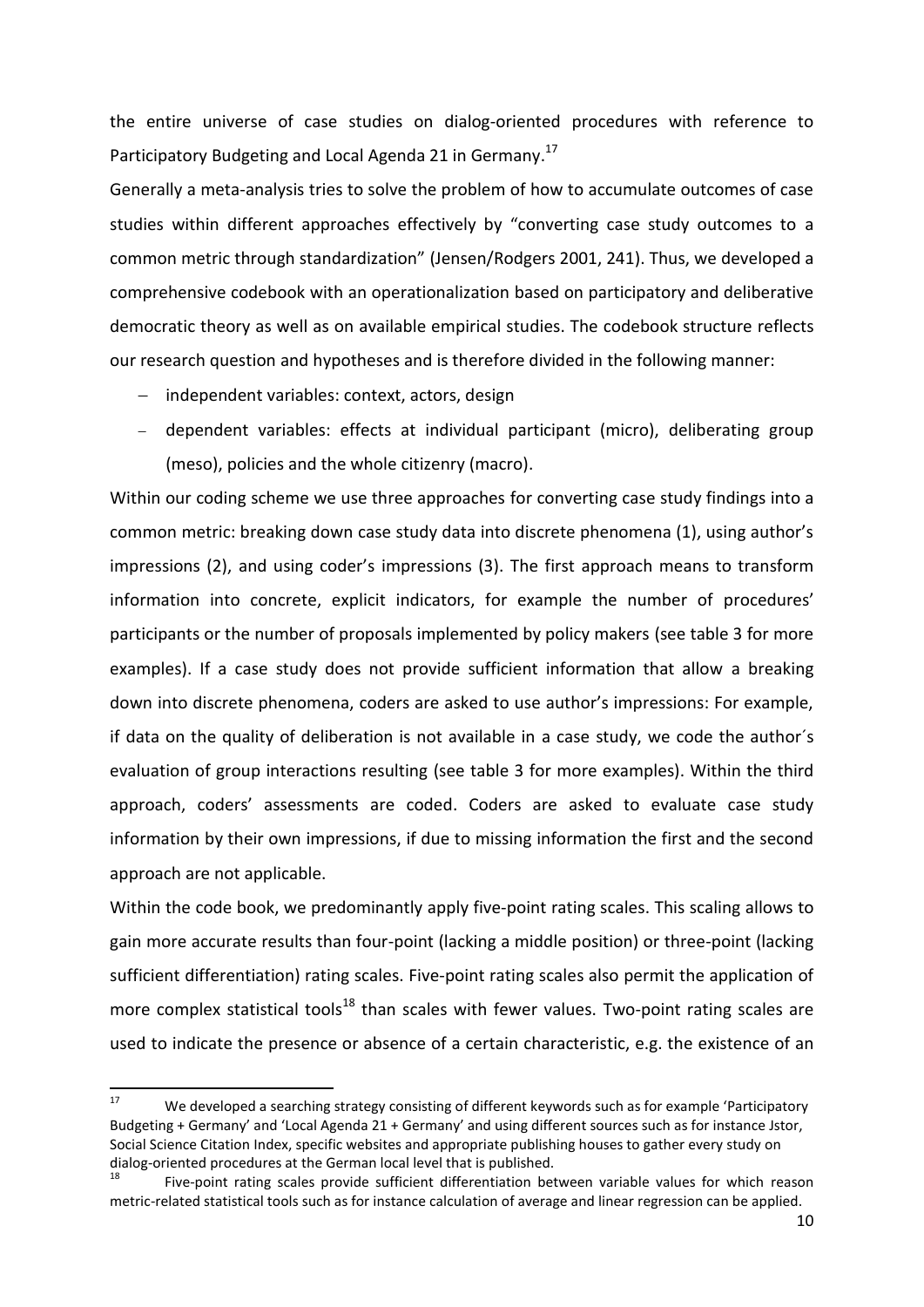information phase within the procedure (PB or LA 21) or the planned involvement of a moderator (see table 3 for more exemplary variable values).

| Variable name                                      | <b>Scale</b> | <b>Variable explanation</b>                                                                                    | <b>Variable values</b>                                                                                                                                                          |  |  |
|----------------------------------------------------|--------------|----------------------------------------------------------------------------------------------------------------|---------------------------------------------------------------------------------------------------------------------------------------------------------------------------------|--|--|
| <b>General information (independent variables)</b> |              |                                                                                                                |                                                                                                                                                                                 |  |  |
| decision_council                                   | bin.         | City council decision to conduct<br><b>PB/LA-21</b>                                                            | 0: no<br>1: yes                                                                                                                                                                 |  |  |
| Municipality context (independent variables)       |              |                                                                                                                |                                                                                                                                                                                 |  |  |
| municipal_size                                     | ratio        | Municipal population                                                                                           | figure                                                                                                                                                                          |  |  |
| Procedure context (independent variables)          |              |                                                                                                                |                                                                                                                                                                                 |  |  |
| procedure_staff                                    | bin.         | Does the local administration<br>provide staff especially for the<br>procedure (PB or LA 21)?                  | 0:no<br>1: yes<br>98: n/i                                                                                                                                                       |  |  |
| Stakeholder/actors (independent variables)         |              |                                                                                                                |                                                                                                                                                                                 |  |  |
| procedure_support_city<br>council                  | ratio        | Author's impression of degree of<br>procedure support (engagement<br>for procedure) by city council<br>members | 0: no support<br><br>4: very strong support<br>98: n/i                                                                                                                          |  |  |
| Case design (independent variables)                |              |                                                                                                                |                                                                                                                                                                                 |  |  |
| partici_select                                     | nom.         | Method of participant recruitment                                                                              | 1: open to all/self-selection<br>2: targeted recruitment (e.g.<br>appointed, invited)<br>3: random selection<br>4: stakeholder recruitment<br>5: election<br>If mixed, name all |  |  |
| <b>Effects (dependent variables)</b>               |              |                                                                                                                |                                                                                                                                                                                 |  |  |
| knowledge_issue                                    | ratio        | Author's impression whether issue<br>knowledge of participants<br>improved.                                    | 0: no improved knowledge<br><br>4: substantially improved<br>knowledge<br>98: n/i                                                                                               |  |  |
| delib_quality_implement                            | bin.         | Are there any rules concerning the<br>communication process (online,<br>face-to-face) implemented?             | 0:no<br>1: yes<br>98: n/i                                                                                                                                                       |  |  |
| effect_policy_aut                                  | ratio        | Author's impression: How strong<br>was the effect on policy-making<br>(output)?                                | 0: no effect<br>$\cdots$<br>4: strong effect<br>98: n/i                                                                                                                         |  |  |

#### Table 3: Code book structure with exemplary variables

Source: Provided by the authors

In the pilot project, each case study is coded by at least two coders. This proceeding ensures a higher reliability of the coding process and coded data (see for the debate on inter-coder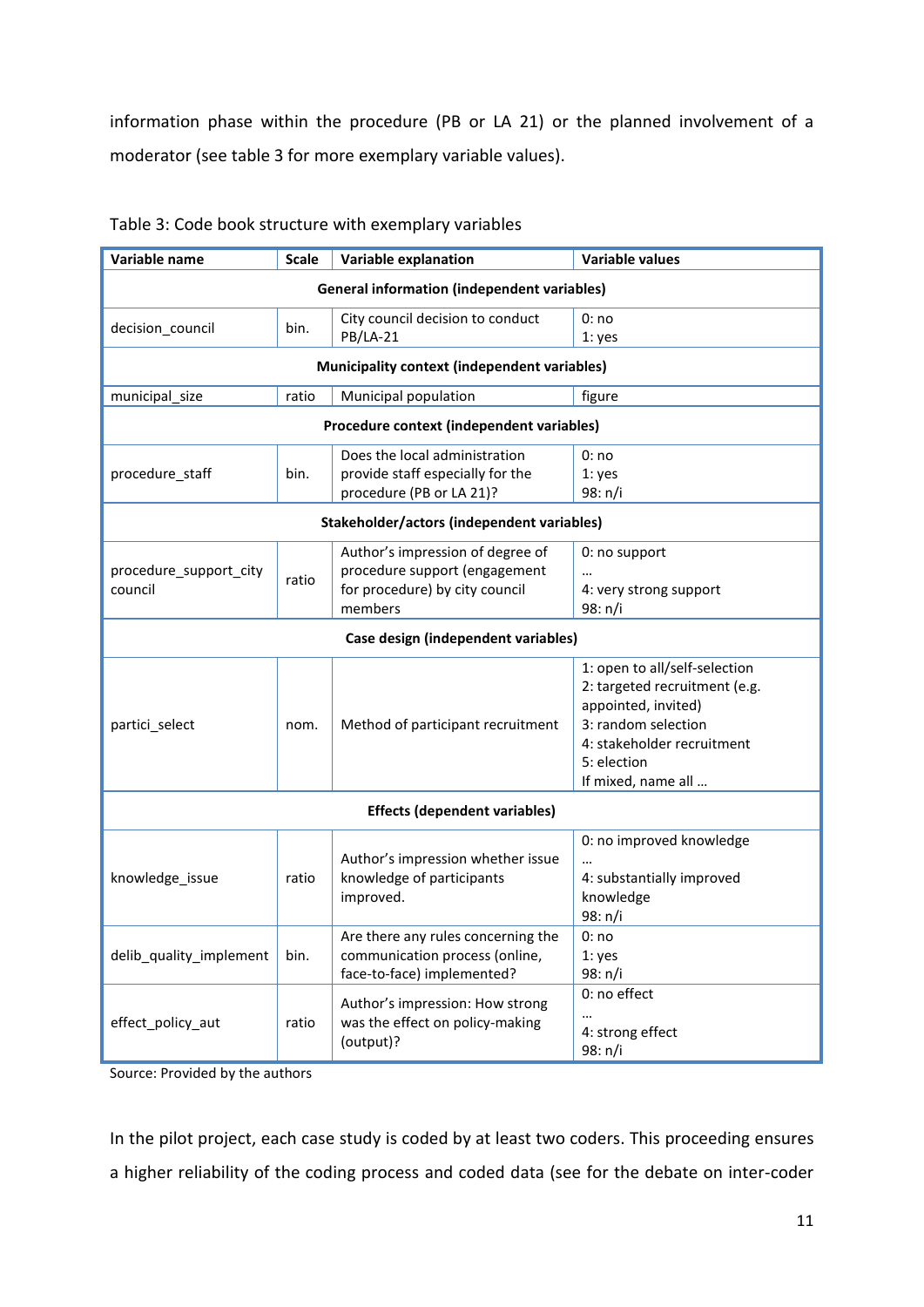reliability e.g. Cho 2008).<sup>19</sup> During a pretest both coders discuss and comment on occurred discrepancies in coding to guarantee a similar understanding of the used codes within the coding scheme. In our case inter-coder reliability as important indicator of coding quality is measured by Cohens *kappa* and Krippendorff's *Alpha*. 20

## **Pilot project: Methods of analysis**

Within a systematic large-n meta-analysis of case studies the concrete statistical tools need to be chosen carefully. Whereas in traditional meta-analyses statistical techniques refer predominantly to a comparison of so called effect sizes such as mean values, correlation coefficients or standard deviation values, they are not available in case study data. Instead referring to effect sizes, the codes developed from available information are used for e.g. variance or regression techniques.

According to our research questions and hypotheses, we divide the analysis of case study data into three steps: In the first step, we conduct some basis descriptive analyses to gain an overview of all coded cases. Here, we calculate frequencies, topics and participation figures of dialog-oriented procedures. In the second step, we conduct bivariate analyses to investigate several kinds of relationships between variables. For instance, we calculate which context characteristics and which design characteristics as well as which stakeholder characteristics correlate with which effects on individual participant (micro), deliberating group (meso) and policies as well as the whole citizenry (macro). This allows the testing of some of our hypotheses.

In the third step, we run various variance and regression analyses to identify which independent variable or which set of independent variables influences micro-, meso- and macro-level effects. For example, we test,

- whether the implementation of an information phase or the support of administrative staff affects the improvement of participants' political knowledge within the dialog-oriented procedure (micro-level).
- which independent variable e.g. municipal experience with dialogue-oriented procedures; cooperative communication style between politicians, administration

<sup>19</sup> <sup>19</sup> "High levels of disagreement" among coders "suggest weaknesses in research methods, including the possibility of poor operational definitions, categories, and … training." (Kolbe/Burnett 1991, 248).

Both indicators are widely used and interpretation criteria are available.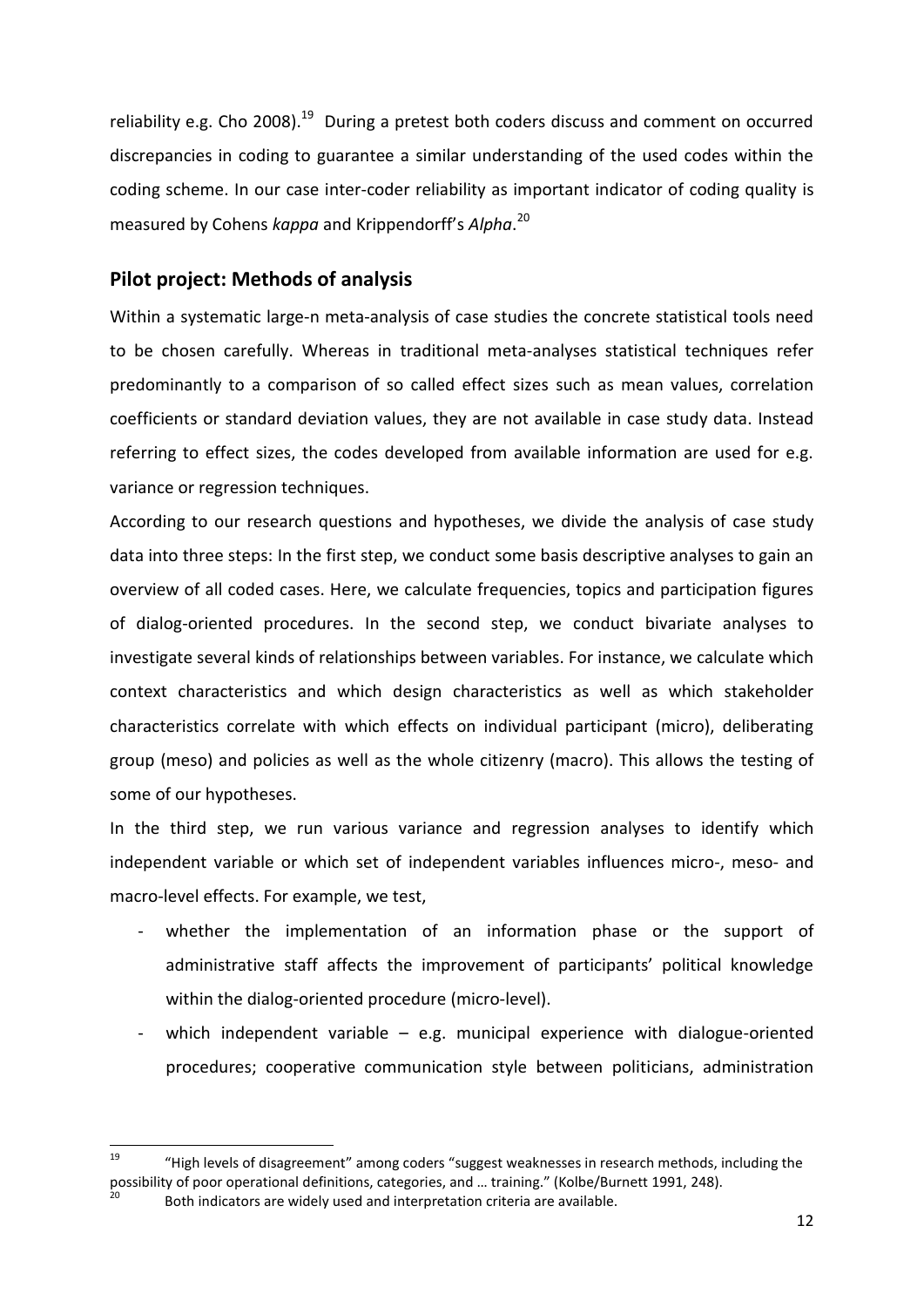and citizenry; provision of a moderator – affects the quality of deliberation (mesolevel).

whether a clear plan for accountability, the inclusion of local politicians or a local participatory tradition have the strongest influence on transparency in political decision-making (macro-level).

# **Pilot project: Challenge of missing data**

A generalization of findings across all studies included in a meta-analysis of case studies is only possible if all case studies contain information on dependent and independent variables scholars are interested in. For example, if a meta-analysis aims at examining the influence of participatory budgeting on policy making, case studies must give information on influence, e.g. on decision of policy makers. If, for example, the purpose of a meta-analysis is to explain the influence of Local Agenda 21 on participants' skills, information on skills of participants before and after joining the procedure is needed.

However, often case studies do not provide all information needed to test all our hypotheses (regarding dependent variables as well as independent variables). Most case studies just provide a small amount of data, which leads to many missing data in our dataset.

Whereas in traditional meta-analyses an imputation of incomplete data is possible, predominantly by statistical estimation techniques<sup>21</sup>, a meta-analysis of case studies does not provide feasible or merely poor strategies for imputing data<sup>22</sup>. Thus, in meta-analyses of case studies, the best way of how to cope with missing data is collecting additional information.

In our pilot study we use additional publications such as administrations reports, information on websites or reports from external experts. If the information provided by these additional publications does not suffice, we conduct interviews with studies' author(s) and involved actors (participants, administrative staff, moderators and so on). This is a very timeconsuming solution to meet the challenge of missing data, but there is no other option to

<sup>21</sup> Statistical estimation techniques calculate missing data based on available data, for instance by using mean values or regression models. This, however, requires that information is missing at random. When data is missing non randomly, statistical models for imputation do not exist (see for instance Eisend 2014, 25).

For example, a poor strategy would be the use of one common imputed value, predominantly zero, for all missing values. In meta-analyses of case studies there is often not enough information to impute missing data statistically, for example, in various case studies on deliberative procedures outcomes are not reported. This limited information on outcome impedes an estimation of statistical models regarding missing values.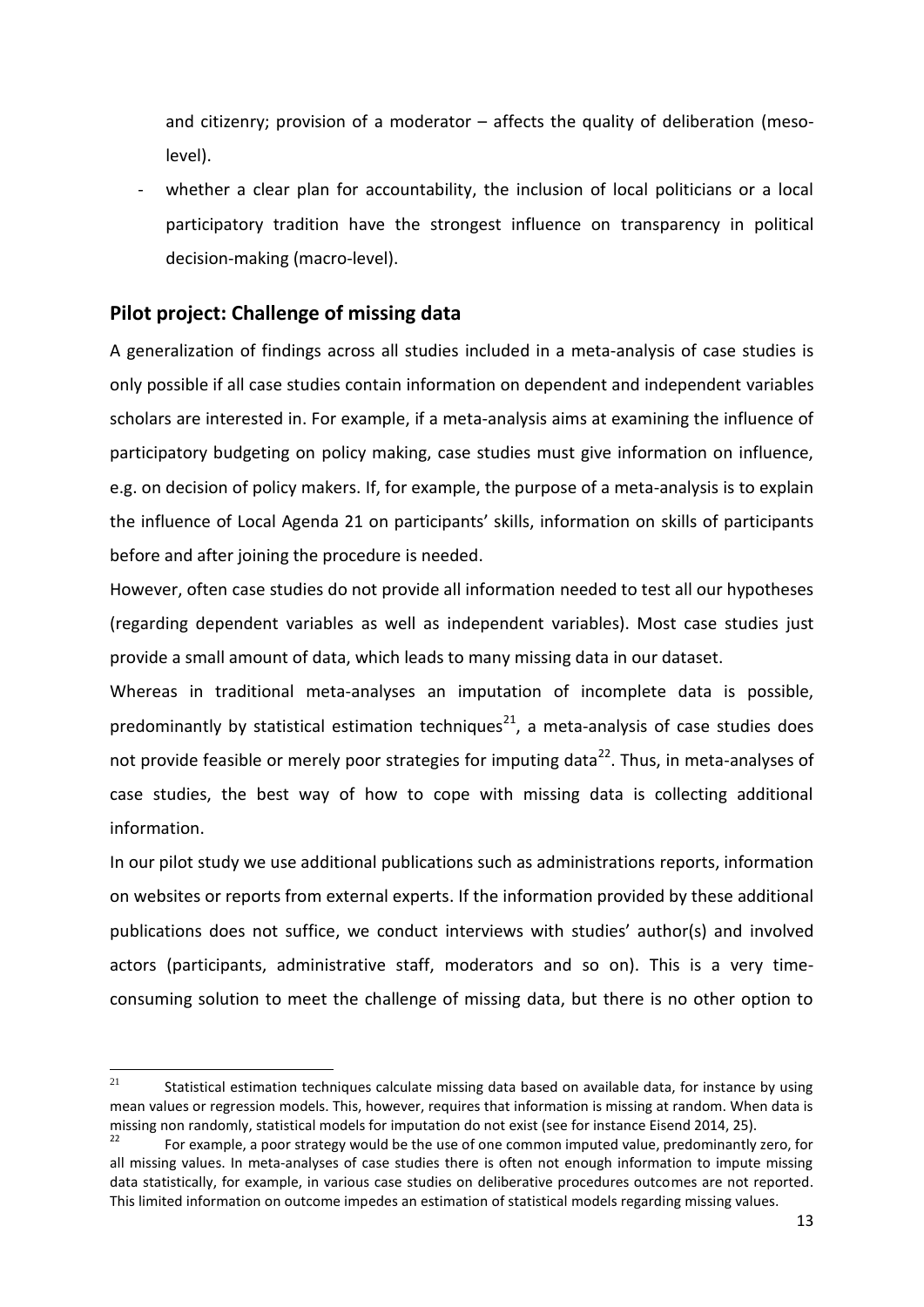fulfill the goal of providing a comprehensive data set for hypotheses testing and developing enhanced, empirically grounded theoretical approaches.<sup>23</sup>

## **Conclusion**

The paper has demonstrated the need for more advanced, aggregating methods in research on dialog-oriented procedures. It discussed whether and how meta-analysis could be a useful method to accumulate the "intellectual gold of case studies" and generate reliable, valid results beyond a single case study. Although findings of case studies can be combined meaningfully in a large-n meta-analysis, we have illustrated the diverse challenges and described possible solutions. We showed that every systematic large-n review of case study data aiming at generalized findings needs to meet at least five challenges:

- 1. The first challenge alludes to the formulation of the research question as well as the theoretical hypothesis-generating. The research question needs to be transformable into testable hypotheses, which again are examinable and testable.
- 2. The second challenge is the selection of primary studies. Scholars must decide which selection strategy is useful, for example randomized case selection or analyzing the entire 'population of studies' on respective cases.
- 3. The third challenge is the coding of case study data in order to accumulate the data effectively. We discuss three possible solutions: breaking down case study data into discrete phenomena, coding author's impressions, and coding coder's impressions.
- 4. The fourth challenge refers to the statistical tools applied in the final analysis. The challenge here is to decide which statistical tool is most appropriate, for example variance or regression techniques.
- 5. Finally, the fifth challenge adverts to coping with missing data. We offer three solutions for gaining missing information: collecting additional publications (not only scientific case studies), interviewing studies' author(s) as well as people, who were involved in the respective dialog-oriented procedure (e.g. participants, staff).

<sup>23</sup> The simplest way how you can see that meta-analyses lead to theory building is the accumulation of findings about relationships between variables or a set of variables (=hypotheses) (Yang 2002, 301). In this sense, the confirmation or disconfirmation of current hypotheses (and/or the search for alternatives) aims at determining the trustworthiness of theory (Storberg-Walker 2003, 213f; more general Lynham 2002).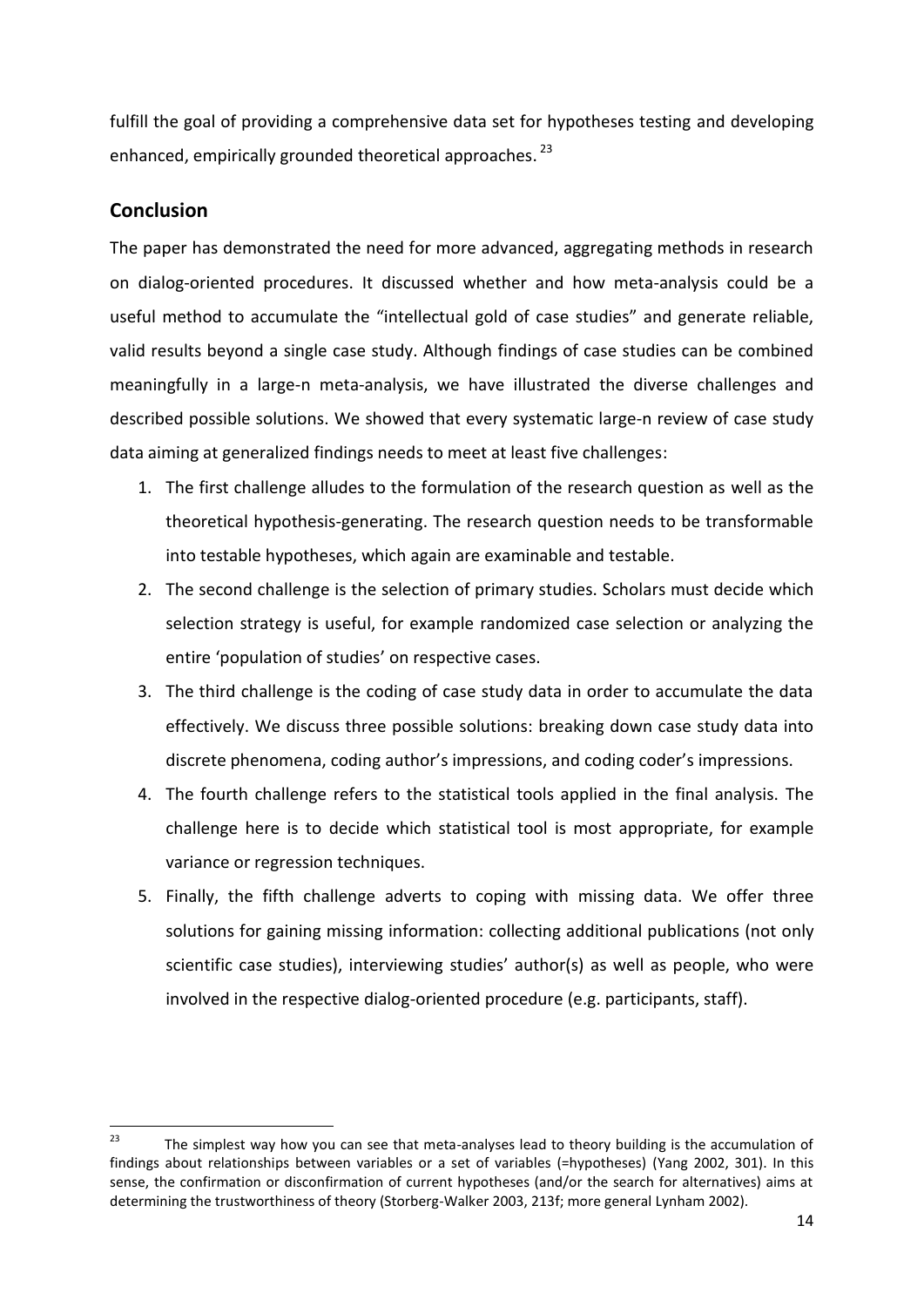#### **References**

- Abelson, Julia/Gauvin, Francois-Pierre (2006): Assessing the Impacts of Public Participation: Concepts, Evidence and Policy Implications, Canadian Policy Research Networks (CPRN), Ottawa.
- Bächtiger, André/Wyss, Dominik (2013): Empirische Deliberationsforschung eine systematische Übersicht. Zeitschrift für Vergleichende Politikwissenschaft, 7 (2), 155-181.
- Baechtiger, André (2005): The Real World of Deliberation. A Comparative Study of its Favorable Conditions in Legislatures. Bern: Paul Haupt.
- Barnett-Page, Elaine; Thomas, James (2009): Methods for the synthesis of qualitative research: a critical review BMC Medical Research Methodology 9 (59), 1-11.
- Bondas, Terese/Hall, Elisabeth (2007): A decade of metasynthesis research in health sciences: a meta-method study, International Journal of Qualitative Studies on Health and Well-being 2 (2), 101-113.
- Britten, Nicky/Campbell, Rona/Pope, Catherine/Donovan, Jenny/Morgan, Myfanwy/Pill, Roisin (2002), Using meta ethnography to synthesise qualitative research: a worked example Journal of Health Services Research & Policy 7 (4), 209-215.
- Chess, Caron/Purcell, Kristen (1999): Public Participation and the Environment: Do we Know What Works?, in: Environmental Science & Technology 33, 2685-2692.
- Cho, Young Ik (2008): Intercoder Reliability, in: Paul J. Lavrakas (ed.): Encyclopedia of Survey Research Methods, Thousand Oaks, CA, Sage
- Coglianese, Cary (1997): Assessing consensus: The promise and performance of negotiated rulemaking, Duke Law Journal 4(1), 1255-1349.
- Delli Carpini, Michael X. /Cook, Fay Lomax/Jacobs, Lawrence R. (2004): Public Deliberation, Discursive Participation, and Citizen Engagement: A Review of the Empirical Literature, in: Annual Review of Political Sciences 7/2004, 315-344.
- Dietz, Thomas/Stern, Paul C. (2008): Public Participation, in: Environmental Assessment and Decision Making. Washington: The National Academic Press.
- Drewes, Sabine (2003): Qualitätskriterien für Bürgerbeteiligung im Rahmen der Lokalen Agenda 21. In: Enquete-Kommission, "Zukunft des bürgerschaftlichen Engagements" des 14. Deutschen Bundestags (Hg.), Bürgerschaftliches Engagement in den Kommunen. Opladen: Leske+Budrich, 161-223.
- Eisend, Martin (2014), Metaanalyse. Sozialwissenschaftliche Forschungsmethoden. München u. Mering: Rainer Hampp.
- Feindt, Peter Henning/Weber, Andrea/Wüst, Jürgen (2000): Strukturbildungsprobleme in lokalen und regionalen Agenda-Prozessen, in: Heinelt, Hubert/ Mühlich, Eberhard (Eds.): Lokale 'Agenda 21'-Prozesse. Erklärungsansätze, Konzepte, Ergebnisse, Opladen: Westdeutscher Verlag, 217- 240.
- Fishkin, James S. (1999): Toward a deliberative democracy: experimenting with an ideal, in: Elkin, Stephen L./Soltan, Karol Edward (Eds.): Citizen Competence and Democratic Institutions, University Park: Pennsylvania State University Press, 279-290.
- Gansen, Thorsten/Anton, Jürgen/Hoffmann, Albrecht (2001): Auswertung lokaler Agenda-21- Prozesse in Nordrhein-Westfalen. Untersuchung von 141 nordrhein-westfälischen Kommunen, Agentur für Nachhaltigkeit: Bonn.
- Garg, Amit X./ Hackam, Dan/ Tonelli Marcello (2008): Systematic Review and Meta-analysis: When One Study Is Just not Enough Clinical Journal of the American Society of Nephrology 3, 253- 260.
- Gehrlein, Ulrich (2004): Nachhaltigkeitsindikatoren zur Steuerung kommunaler Entwicklung, VS: Wiesbaden.
- Geißel, Brigitte (2008): Wozu Demokratisierung der Demokratie? Kriterien zur Bewertung partizipativer Arrangements, in: Vetter, Angelika (Eds.): Erfolgsbedingungen lokaler Bürgerbeteiligung, Wiesbaden: VS Verlag, 29-48.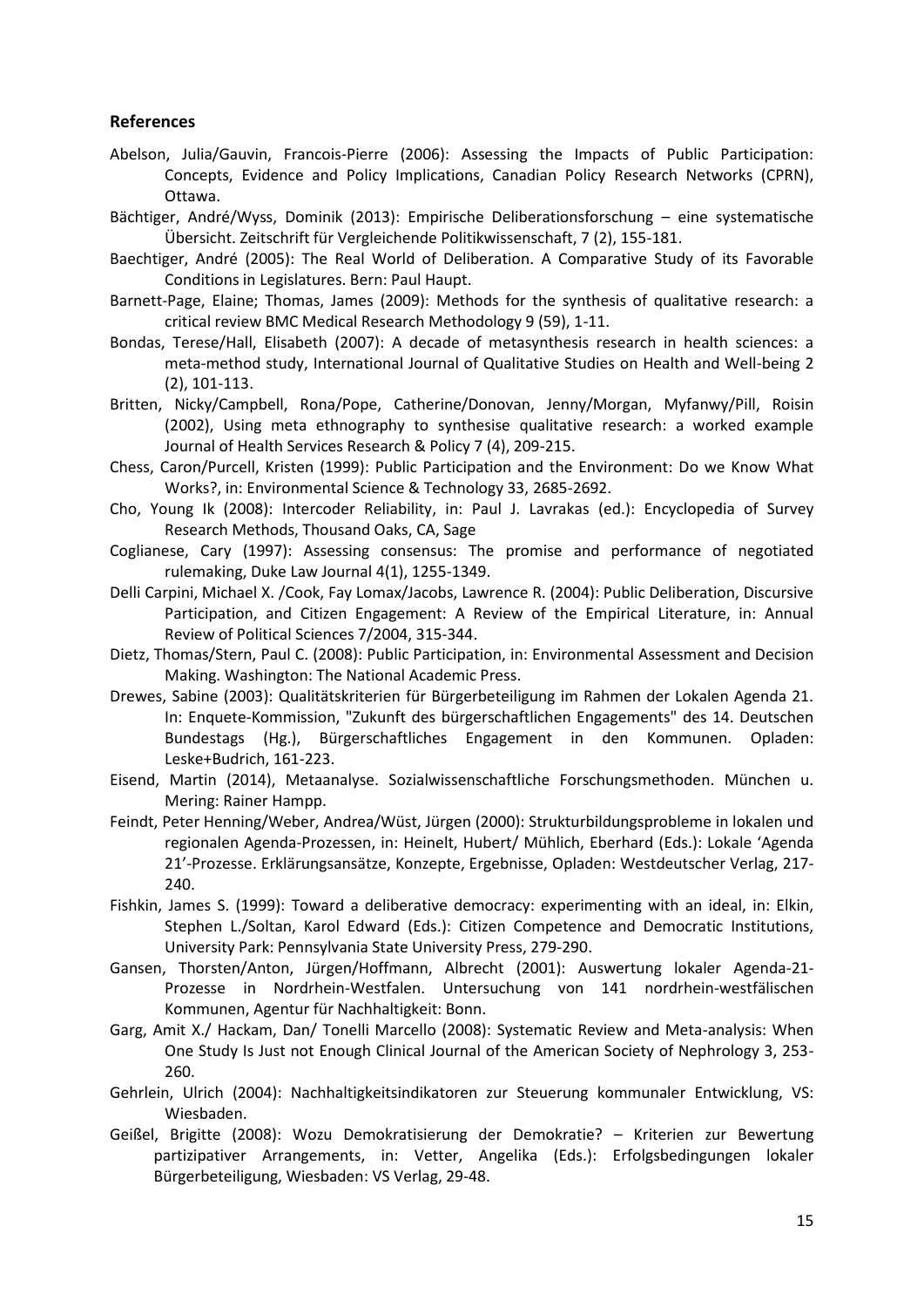- Geissel, Brigitte (2009a): How to Improve the Quality of Democracy? Experiences with Participative Innovations at the Local Level in Germany, German Politics and Society, Issue 93, 27 (4), 51-71.
- Geissel, Brigitte (2009b): Participatory Governance: Hope or Danger for Sustainable, Effective, and Legitimate Policies? A Case Study of Local Agenda 21 Local Government Studies 35(4), 401- 414.

Gerring, John (2007): The Case Study Method. Principles and Practices, Cambridge: University Press.

- Glaser, Barney G./ Strauss, Anselm L. (1967). The Discovery of Grounded Theory: Strategies for Qualitative Research. New York: Aldine De Gruyter.Goodin, Robert E./Dryzek, John S. (2006): Deliberative Impacts: The Macro-Political Uptake of Mini-Publics, in: Politics & Society 34 (2), 219-244.
- Goodin, Robert E./Dryzek, John S. (2006): Deliberative Impacts: The Macro-Political Uptake of Mini-Publics, in: Politics & Society 34 (2), 219-244.
- Grönlund, Kimmo/Setälä, Maijy/Kaisa, Herne (2010): Deliberation and civic virtue: lessons from a citizen deliberation experiment, European Political Science Review 2(1), 95-117.
- Hess, Pamela/Brehme, Marco/Geissel, Brigitte (2015): Transforming Case Study Findings into Statistics and Empirical Theory, in preparation.
- Holtkamp, Lars/Bogumil, Jörg/Kißler, Leo (2006): Kooperative Demokratie. Das politische Potenzial von Bürgerengagement. Frankfurt am Main: Campus.
- Hoon, Christina (2013): Meta-Synthesis of Qualitative Case Studies: An Approach to Theory Building Organizational Research Methods 00 (0), 1-35.
- Jensen, Jason L./ Rodgers, Robert (2001): Cumulating the Intellectual Gold of Case Study Research Public Administration Review 61 (2), 235-246.
- Klinger, Ulrike/ Russmann, Uta (2014): Measuring Online Deliberation in Local Politics: AN Empirical Analysis of the 2011 Zurich City Debate International Journal of E-Politics, 5(1), 61-77.
- Kolbe, R. H./Burnett, M. S. (1991): Content-analysis research: An examination of applications with directives for improving research reliability and objectivity. Journal of Consumer Research, 18, 243-250.
- Kolleck, Alma (2015): Kollektive Meinungsbildung in Online-Diskussionen: Qualitätsunterschiede und wie sie entstehen, Manuscript.
- Larsson, Rikard (1993): Case Survey Methodology: Quantitative Analysis of Patterns across Case Studies, in: The Academy of Management Journal 36 (6), 1515-1546.
- Lynham, Susan A. (2002): The general method of theory-building research in applied disciplines Advances in Developing Human Resources 4(3), 221-241.
- Lyons, Larry C. (2003): Meta-Analysis: Methods of Accumulating Results Across Research Domains, (http://www.lyonsmorris.com/MetaA/index.htm) [06. September 2007].
- Michels, Ank (2011): Innovations in democratic governance: how does citizen participation contribute to a better democracy? International Review of Administrative Sciences 77(2), 275-293.
- Mutz, Diana C. (2008): Is Deliberative Democracy a Falsifiable Theory?, in: Annual Review of Political Science, 11, 521-38.
- Newig, Jens/Adzersen, Ana/Challies, Edward/Fritsch, Oliver/Jager, Nicolas 2013: Comparative Analysis of environmental decision-making processes – a variable-based analytical scheme, discussion paper No. 37/13, Institute for Environmental and Sustainability Communication (INFU), Research Group Governance, Participation and Sustainability, Leuphana University Luneburg.
- Newig, Jens/Fritsch, Oliver (2009a): More Input Better Output: Does citizen involvement improve environmental governance?, in: Blühdorn, Ingolfur (Hrsg.): In Search of Legitimacy. Policy making in Europe and the challenge of complexity, Budrich Publishers, 205-224.
- Newig, Jens/Fritsch, Oliver (2009b): Der Beitrag zivilgesellschaftlicher Partizipation zur Effektivitätssteigerung von Governance, in: Bode, Ingo et al. Bürgergesellschaft als Projekt, VS Verlag, 214-239.